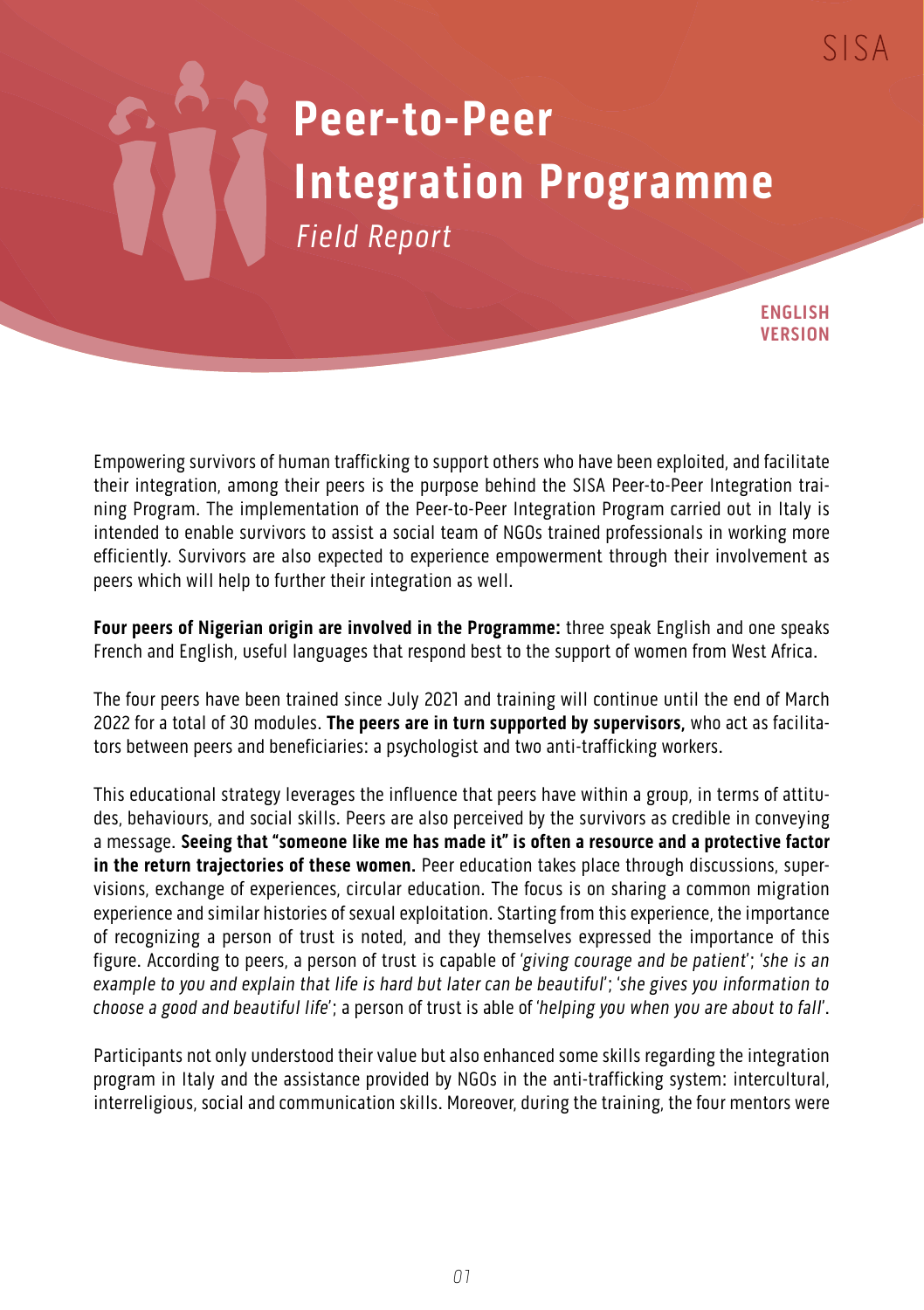able to reflect on the trauma suffered and to discuss with the psychologist and human rights violation expert how to avoid their re-victimization.

> 'This program gives me the opportunity to do the things that I've always wanted to do: to be able to help people who have the same stories, cultures, difficulties that I have. Listening to the story of the other peers and how they dealt with the trauma I experienced years ago, when I was in trouble and I thought it was my end, is a great help to me. Thanks to the trusted people who helped me, I can now help other women. Even if it is just a person, for me it will be a great experience'. (Patricia, 25 years).

After this first part of training, lasting six months, mentors started their collaboration with the social team. Through mobile phone numbers reserved for this service, made available by the Association, the peers in the counselling phase began to follow 6 survivors, three of them mothers with children. Particular attention has been given to the health aspect in this period of pandemic and to the legal assistance. **The Peer-to-Peer Integration Program has been shown in fact to be significant in the case of women returning to Ita**ly from northern Europe because they can find more motivation to start a path toward integration.

During the workshop in November, the peers shared the doubts and the most frequent questions of women from West Africa supported: legal assistance and professional courses possible at this time of Covid-19. The main difficulty in the work of the counselling of the NGOs involved in the SISA project is in fact to motivate the survivors on the fact that they will have individual activities and proposals and will not have to face a period of waiting and inactivity too long. During the workshop with the peer mentors, the fear and anxiety of the survivors for these aspects emerged, especially in the case of mothers who have already made a path of integration in northern Europe and are worried about having to start all over again.

The training was particularly useful for understanding the steps of the integration project for victims of trafficking and for the knowledge of the welfare services that the NGOs in Italy can offer to the survivors, services in part already experienced by peer mentors. These training and counselling have also shown an effective strengthening of life skills of the same peers and an opportunity of overcoming their uncertainties in the phase of autonomy and empowerment that they are experiencing.

> Written by Irene Ciambezi and Enkolina Shqau (Associazione Comunità Papa Giovanni XXIII, December 2021)

iisisa

1 Not her real name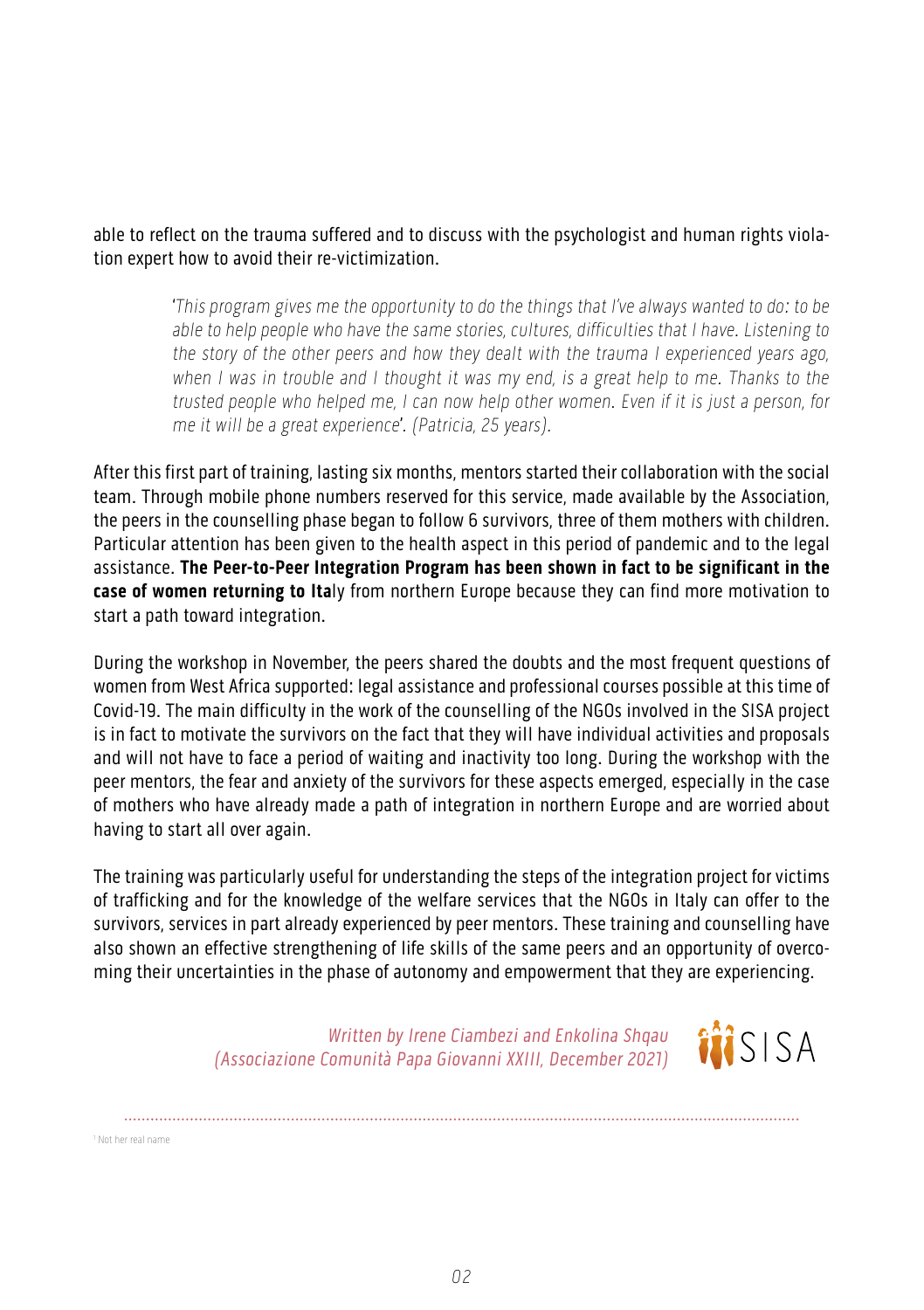## **Programma d'integrazione Peer-to-Peer**

Rapporto sul campo

**VERSIONE ITALIANA**

 $SISA$ 

Lo scopo del programma di formazione SISA Peer-to-Peer Integration è mettere le sopravvissute alla tratta di esseri umani in condizione di sostenere altre donne che sono state sfruttate, e facilitarne la integrazione, attraverso loro pari. L'implementazione del Programma d'integrazione Peer-to-Peer, realizzato in Italia, ha lo scopo di permettere alle sopravvissute di assistere una équipe sociale di professionisti formati dalle ONG per lavorare in modo più efficiente. Si prevede inoltre che le sopravvissute sperimentino l'empowerment attraverso il loro coinvolgimento come peer, il che contribuirà anche a promuoverne la integrazione.

**Sono coinvolte nel programma quattro peer di origine nigeriana:** tre parlano inglese e una parla francese e inglese, lingue utili a rispondere meglio al supporto delle donne dell'Africa occidentale. Le quattro peer sono state formate a partire da luglio 2021 e la formazione continuerà fino alla fine di marzo 2022 per un totale di 30 moduli. **Le peer sono a loro volta supportate da supervisori** – una psicologa e due operatrici antitratta - che fungono da facilitatori tra le peer e le beneficiarie.

Questa strategia educativa fa leva sull'influenza che le peer hanno all'interno di un gruppo, in termini di atteggiamenti, comportamenti e abilità sociali. Le peer sono anche percepite dalle sopravvissute come credibili nel trasmettere un messaggio. Vedere che "qualcuno come me ce l'ha fatta" è **spesso una risorsa e un fattore protettivo nelle traiettorie di ritorno di queste donne.** L'educazione delle peer avviene attraverso discussioni, supervisioni, scambio di esperienze, educazione circolare. Il focus è la condivisione di una comune esperienza migratoria e di storie simili di sfruttamento sessuale. A partire da questa esperienza, si nota l'importanza di riconoscere una persona di fiducia, e le peer stesse hanno espresso l'importanza di questa figura. Secondo le peer, una persona di fiducia è capace di «dare coraggio ed essere paziente»; «è un esempio per te e ti spiega che la vita è dura ma dopo può essere bella»; «ti dà informazioni per scegliere una vita buona e bella»; una persona di fiducia è capace di «aiutarti quando stai per cadere».

Le partecipanti non solo hanno compreso il loro valore ma hanno anche migliorato alcune competenze relative al programma di integrazione in Italia e all'assistenza fornita dalle ONG nel sistema